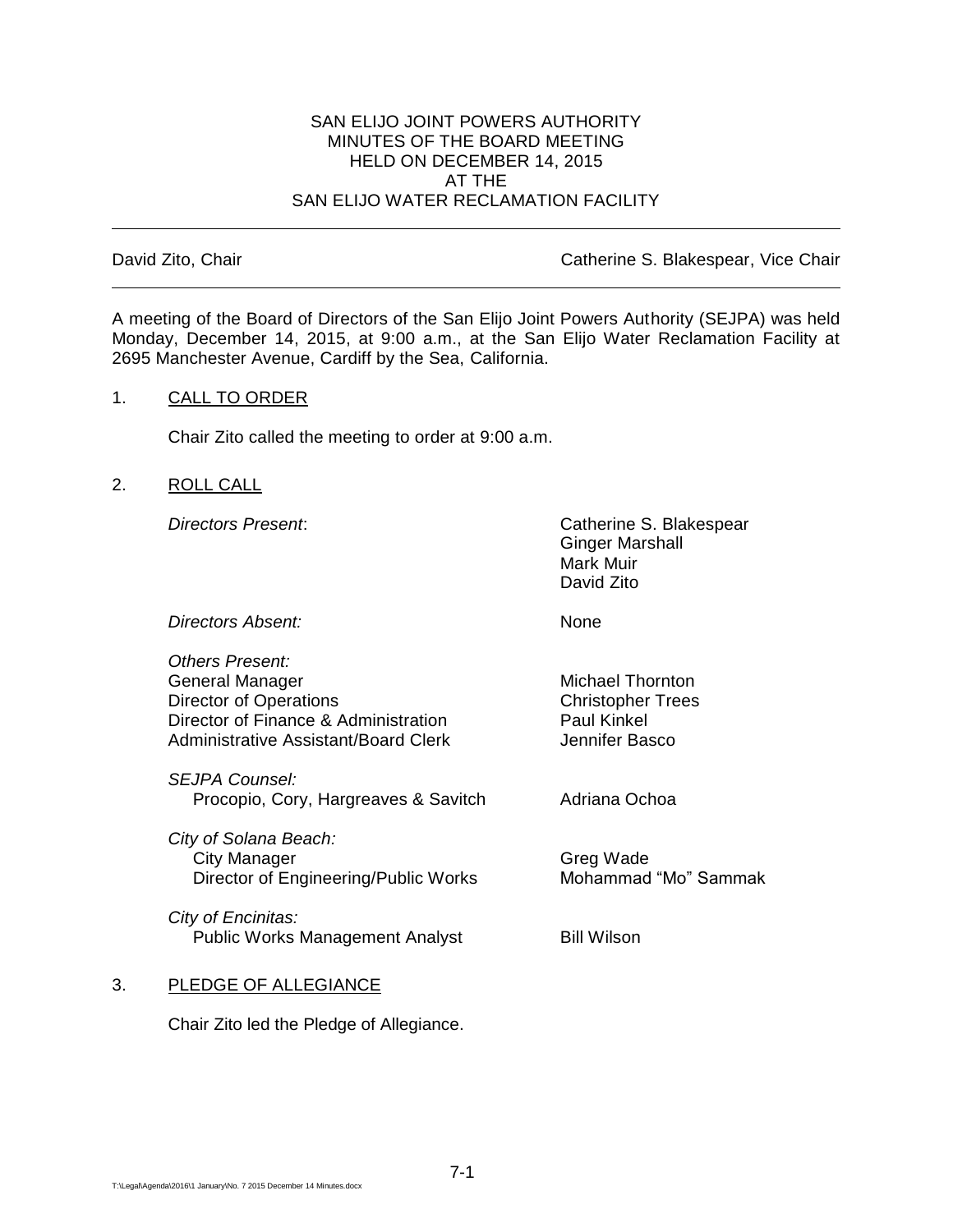### 4. ORAL COMMUNICATIONS

None

### 5. PRESENTATION OF AWARDS

None

### 6. CONSENT CALENDAR

Vice Chair Blakespear removed Agenda Item No. 8, Approval for Payment of Warrants and Monthly Investment Report, from the Consent Calendar and moved it to Agenda Item No. 11.

Moved by Board Member Muir and seconded by Board Member Marshall to approve the Amended Consent Calendar.

Motion carried with unanimous vote of approval.

Amended Consent Calendar:

| Agenda Item No. 7  | Approval of Minutes for the November 9, 2015 meeting                            |
|--------------------|---------------------------------------------------------------------------------|
| Agenda Item No. 9  | San Elijo Water Reclamation Facility Treated Effluent<br>Flows - Monthly Report |
| Agenda Item No. 10 | San Elijo Joint Powers Authority Recycled Water Program<br>- Monthly Report     |

#### 11. ITEMS REMOVED FROM CONSENT CALENDAR

Agenda Item No. 8 – Approval for Payment of Warrants and Monthly Investment Report. Vice Chair Blakespear recused herself from this item.

Moved by Board Member Muir and seconded by Board Member Marshall to approve Agenda Item No. 8. Motion carried with the following vote of approval:

| AYES:    | Marshall, Muir, Zito |
|----------|----------------------|
| NOES:    | None                 |
| ABSENT:  | None                 |
| ABSTAIN: | <b>Blakespear</b>    |

At this point, General Manager Thornton, moved Agenda Item No. 12 to be presented to the Board of Directors after Agenda Item No. 14.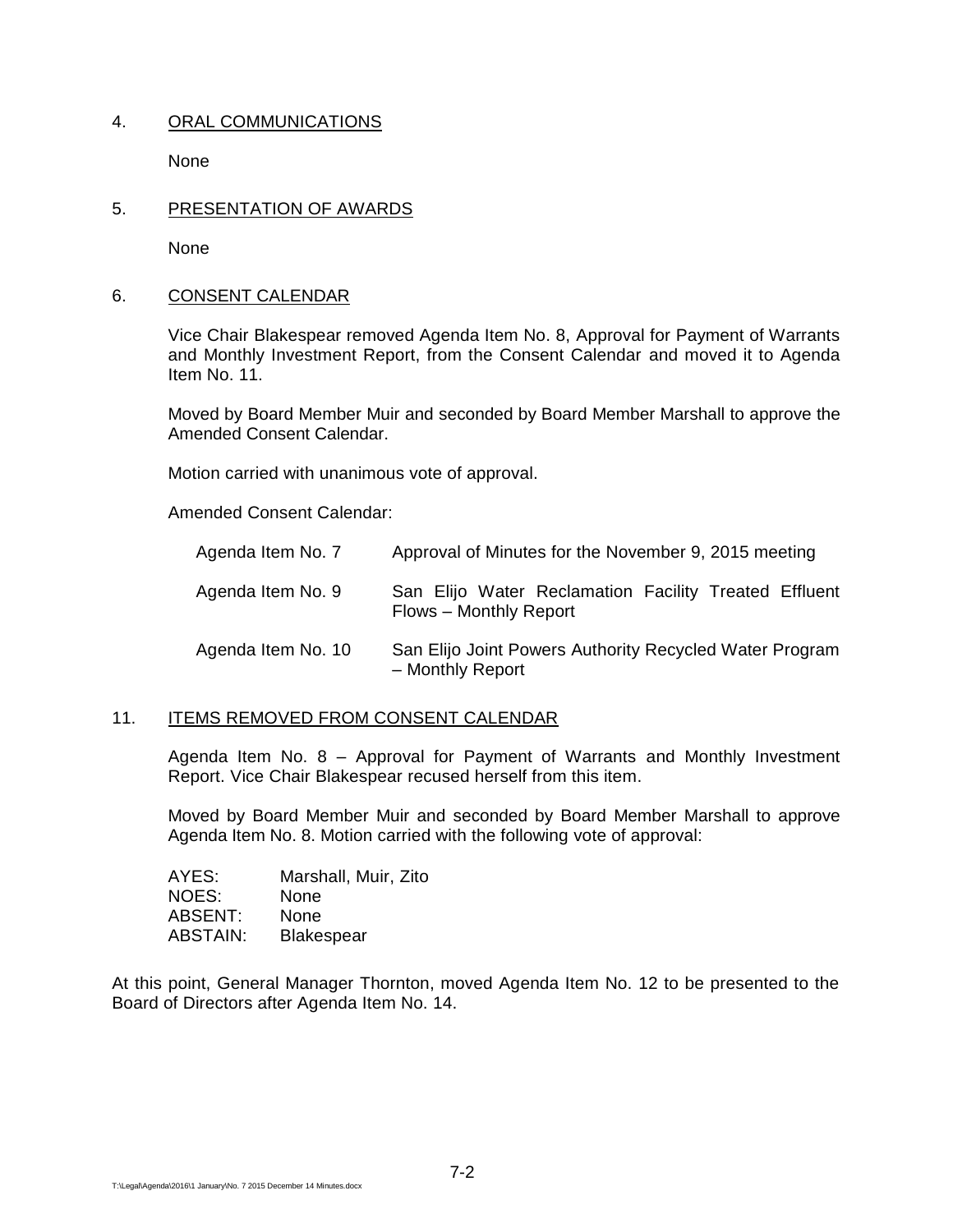## 13. PROFESSIONAL SERVICES AGREEMENT - ARCHITECTURAL SERVICES FOR BUILDING IMPROVEMENT PROGRAM

General Manager Thornton updated the Board of Directors on the Building Improvement Program at the SEWRF. At the September 2015 Board meeting, three building alternatives were presented and discussed by the Board of Directors. Based on the direction provided by the Board, Staff and Roesling Nakamura Terada Architects (RNT) began researching methods to reduce initial capital costs and provide financing strategies. The building options originally developed are being revisited to ensure the appropriate size and scale of the project, and to eliminate unnecessary expenses. Also the viability of an administration building with tenant lease space is being considered. Mr. Thornton stated that additional work, including general site design, utility layout, development of conceptual building budgets and figures, and funding support are required prior to completion of a revised Building Improvement Program report. RNT submitted a proposal to complete the pre-design services in the amount not to exceed \$45,000.

Moved by Board Member Muir and seconded by Vice Chair Blakespear to:

1. Authorize professional services agreement with Roesling, Nakamura, Tereda Architects for an amount not to exceed \$45,000.

Motion carried with unanimous vote of approval.

### 14. CLASSIFICATION AND COMPENSATION ANALYSIS

General Manager Thornton informed the Board of Directors that the SEJPA completed a classification and compensation review of all SEJPA labor positions using salary data from agencies within an approximate 30-mile radius. The analysis was a directive under Resolution No. 2012-06, related to the expiring SEJPA employee labor agreement. Monthly salary ranges were obtained for each SEJPA labor classification from the surveyed agencies where there were comparable positions. When analyzing the maximum salary range for each labor class, the majority of the SEJPA positions are near the median of the survey group. The top of the salary range for most SEJPA positions is within plus or minus 5 percent of the survey group average. No position was more than 5.3 percent above its peer group average, and three staffed positions were below by 8.5 percent or greater. Mr. Thornton stated that those three staffed positions fall short of the previous Board of Directors' goal of setting position pay ranges within 5 percent (plus or minus) of the market average. The General Manager will prepare recommendations for adjustments to the Classification and Compensation Schedule and will present them at the next Board meeting.

No action required. This memorandum was submitted for information only.

Board Member Muir left the meeting at 9:27 a.m. to attend another event.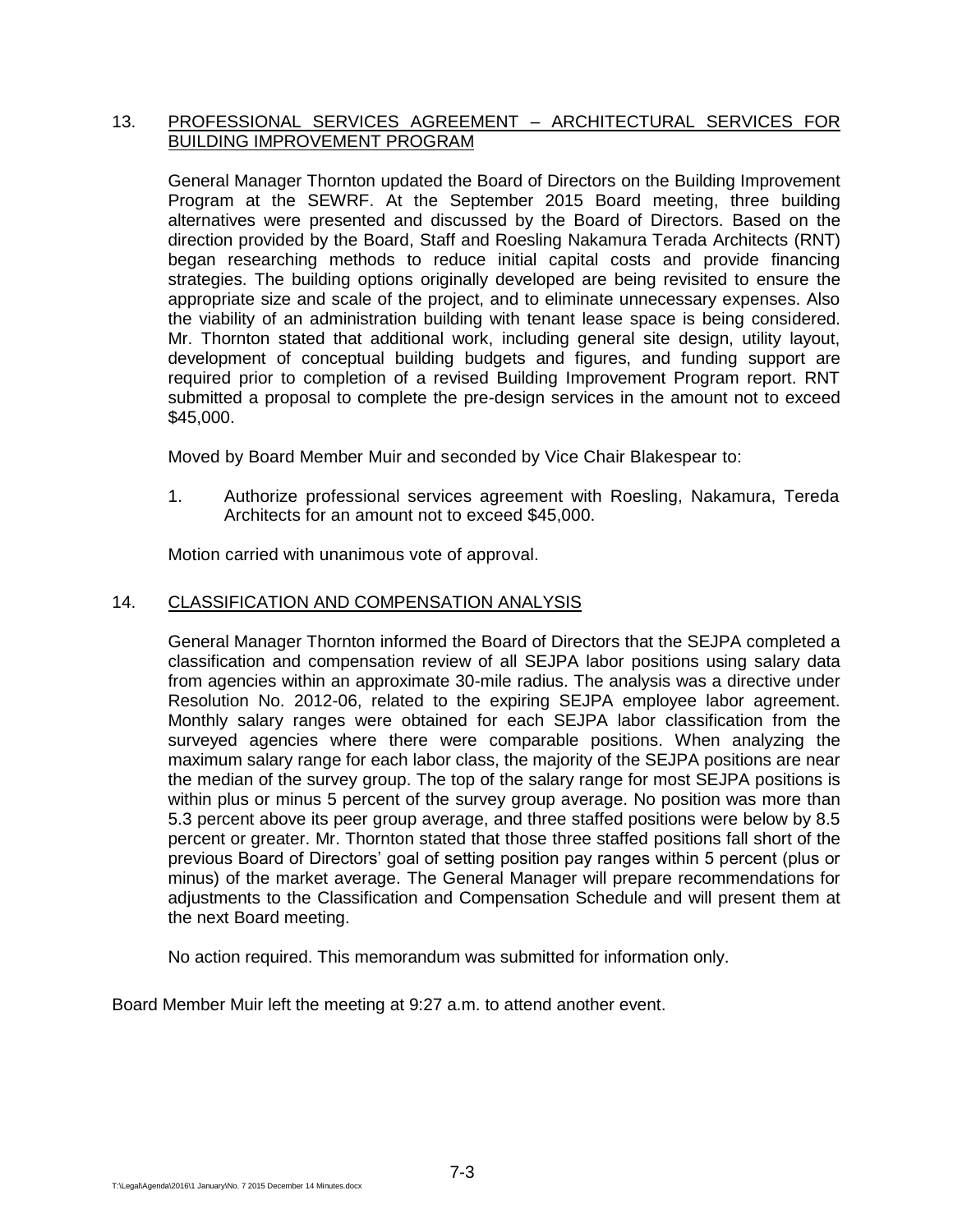# 12. PROJECT UPDATE – LAND OUTFALL REPLACEMENT

The General Manager updated the Board of Directors on the San Elijo Land Outfall Replacement project. The project engineer, Kennedy Jenks Consultants, estimates that the construction design drawings and specifications will be complete in January 2016. Concurrent with the design effort, Staff is working with the design team to prepare the necessary environmental documents, obtain land easements, and construction permits. Staff has been working to obtain the easements for several months, and based on current information, the final easement agreements are expected in the first quarter of 2016. Obtaining all necessary project permits is expected to take longer. The General Manager stated that Staff is working with the permitting agencies to fast track the permit process. The agencies are aware of the upcoming San Elijo Lagoon Restoration and North Coast Corridor projects, which are impacted by the Land Outfall Replacement project. Mr. Thornton highlighted various regional benefits if the outfall is replaced prior to the related lagoon projects. The goal to fast track the project is receiving positive support from Caltrans, North County Transit District, San Diego Association of Governments, cities of Encinitas and Solana Beach, California Coastal Commission, and San Elijo Lagoon Conservancy. As the Land Outfall Replacement project progresses, the next action items for the Board of Directors are anticipated to be presented at the March 2016 Board meeting.

No action required. This memorandum was submitted for information only.

Vice Chair Blakespear and Board Member Marshall left the meeting at 9:38 a.m. to attend another event, and there was no longer a quorum of Board Members present.

## 15. 2015 YEAR IN REVIEW – RECOGNIZING AGENCY ACHIEVEMENTS AND **SUCCESSES**

General Manager Thornton presented highlights of the SEJPA's accomplishments and successes for calendar year 2015. Included in the highlights were the agency's permit compliance record, safety record, public outreach events and engagements, and collaborations with other government agencies. Mr. Thornton also reviewed industry recognition awards that the SEJPA received in 2015, including the American Membrane Treatment Association Membrane Plant of the Year, as well as the \$2.5 million grant award commitment received from the Integrated Regional Water Management Program. Finally, Mr. Thornton reviewed the capital infrastructure projects that the SEJPA completed in 2015.

No action required. This memorandum was submitted for information only.

## 16. GENERAL MANAGER'S REPORT

None

## 17. GENERAL COUNSEL'S REPORT

None